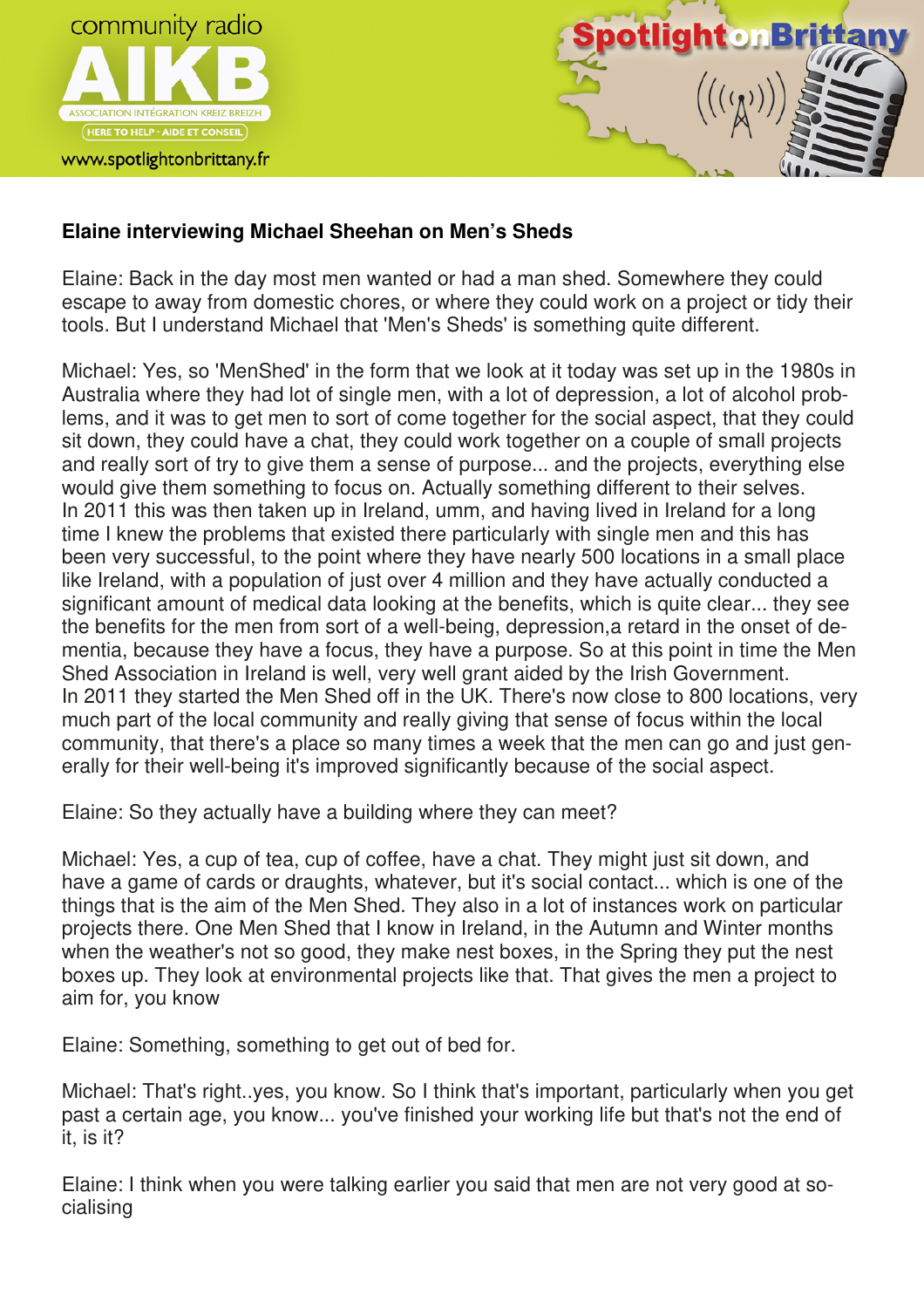



Michael:No they're not

Elaine: Women will go out and have a good old chat

Michael: Yes and if you just look within the AIKB environment, there's a lot of activities that the women get involved with, but there's very little that the men get too involved with. Probably a little bit more with the camera club. We do have a lot of men in the gardening club, but again now, how can we take it to another level then. Could we put a Men's Shed in there and then you know, that gives the men some focus. I think it's particularly important now, post covid. People have tended to stay in for quite a long time. They actually get used to that.

Elaine: I think that, yes I would say absolutely, that 2years of keeping out, keeping away from people and not being able to travel, has made many people are quite reticent now about going out again.

Michael: Yeah, people have become introverted, you know in that respect, a bit concerned about the contact, and you know, and any travelling, and anything else like that. So again I think now we need to be creating the opportunities, that now it's post covid, and start getting people out.

Elaine: you also said that currently there are no MenSheds in France, although it's a country that seems to need it being so spacious and under populated.

Michael: When I started researching all of this, and umm, it's going down very well now in the Nordic countries, Sweden in particular. They've just finished a pilot scheme in Spain which has gone very well, but I couldn't find anything in France at all and in fact some of the medical surveys and data that was generated, throughout Europe, France wasn't even included in any of that, so I thought that was a little bit strange, considering the amount of effort and finance they contribute into general health and welfar so, But nothing there at all.

Elaine: Absolutely. So what's happening here in Gouarec?

Michael: So we have an opportunity now to look at the MenShed with in conjunction with local Marie's office and the AIKB gardening club. So Gouarec at the moment has a 3 flower status which is under threat, and so the gardens, everything else need a complete refresh. So we've met with the Marie and looking at, the gardening club actually looking at replanting and just giving the gardens a bit of a lick over, but there's much more.. the infrastructure of the gardens and everything else needs to be addressed, ah..the pond, they want to look at a fountain, so there's quite a lot more work involved. So, so we're probably in the position there now today where we have got a very distinct gardening